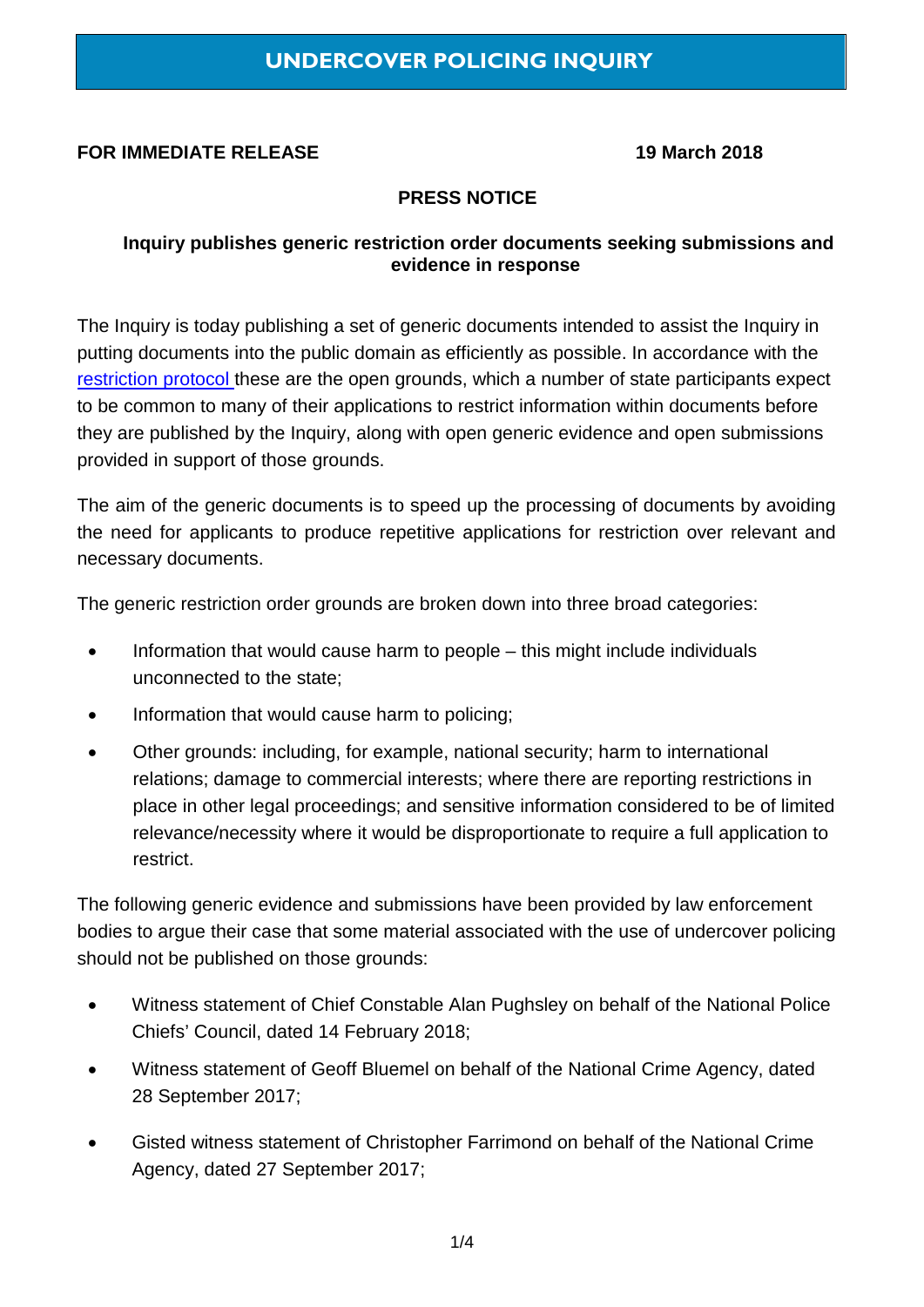- Witness statement of 'Cairo' on behalf of the Metropolitan Police Service, dated 4 August 2017
- Generic submissions on behalf of the National Police Chiefs' Council, dated 22 January 2018, along with accompanying chart;
- Generic submissions on behalf of the Metropolitan Police Service, dated 14 February 2018.

Alongside the generic documents, the Inquiry is also publishing a worked example of the generic grounds for restriction being applied. One of the example documents, the Special [Demonstration Squad 'Tradecraft Manual](https://www.ucpi.org.uk/wp-content/uploads/2018/03/20180319-TC-Documents_Final_Version.pdf)', shows how the generic grounds for restriction can be applied while still enabling more material than ever before to be placed in the public domain.

The Inquiry's remit is uniquely sensitive and its overriding task is to get to the truth; it will always be rigorous and objective. The documents published today set out the framework for applying the principles set out in the 3 May 2016 Ruling on [Restriction Orders:](https://www.ucpi.org.uk/wp-content/uploads/2016/05/160503-ruling-legal-approach-to-restriction-orders.pdf) Legal [Principles and Approach.](https://www.ucpi.org.uk/wp-content/uploads/2016/05/160503-ruling-legal-approach-to-restriction-orders.pdf) 

An index listing all of the documents that the Inquiry has published today can be found [here.](https://www.ucpi.org.uk/wp-content/uploads/2018/03/20180319-list-of-documents-published-on-19-Mar-2018.pdf)

Publication of the generic documents set out above fulfils a commitment given by the Inquiry in its [restriction order protocol](https://www.ucpi.org.uk/wp-content/uploads/2017/05/20170530-restriction-protocol-v1.0.pdf) to provide Core Participants and the media with an opportunity to respond to the open generic documents. Responses are sought from core participants and the media in relation to both the generic documents and the example documents by **4pm on 19 April 2018**.

## **Background**

The purpose of the Undercover Policing Inquiry is to investigate and report on undercover police operations conducted by English and Welsh police forces in England and Wales since 1968. The Inquiry will examine the contribution undercover policing has made to tackling crime, how it was and is supervised and regulated, and its effect on individuals involved - both police officers and others who came into contact with them.

The work of the Inquiry ranges across the full scope of undercover policing work and will look at the work of the Special Demonstration Squad, the National Public Order Intelligence Unit and police forces in England and Wales. The Inquiry will also examine whether people may have been wrongly convicted in cases involving undercover police officers, and refer any such cases to a separate panel for consideration. The work of the Inquiry will fall into three modules: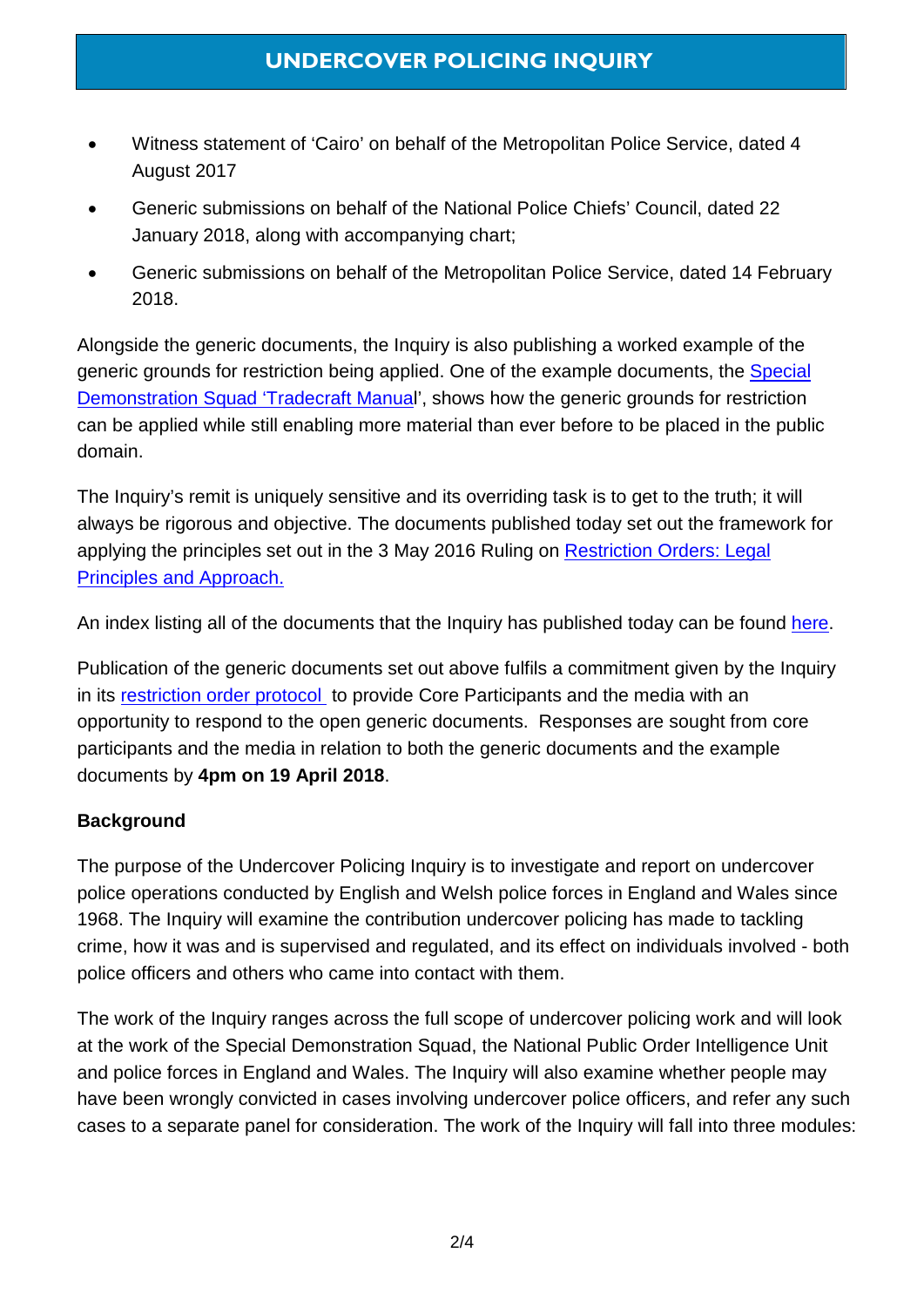# **UNDERCOVER POLICING INQUIRY**

- 1. Module one will look at what happened in the deployment of undercover officers in the past, their conduct, and the impact of their activities on themselves and others.
- 2. Module two will look at the management and oversight of undercover officers, including their selection, training, supervision and care after the end of an undercover deployment. This section will also look at the law and other rules covering undercover policing.
- 3. Module three will make recommendations about how undercover policing should be conducted in future

**ENDS**